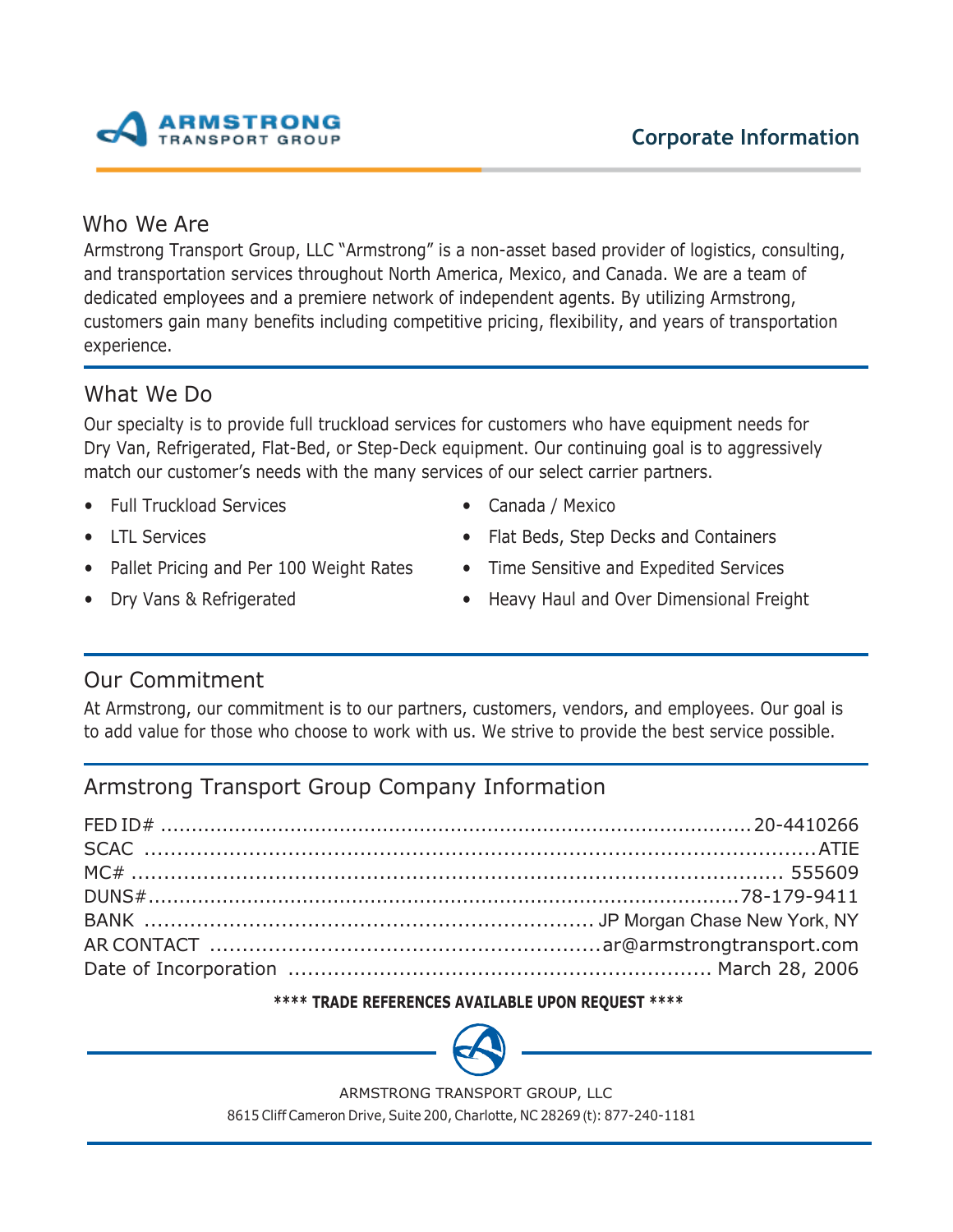

| <b>General Information</b> |  |  |
|----------------------------|--|--|
|----------------------------|--|--|

| <b>Accounting Information</b>                            |                                                                                                                                                                                               |                                                                                                                                                                                                                                                                             |
|----------------------------------------------------------|-----------------------------------------------------------------------------------------------------------------------------------------------------------------------------------------------|-----------------------------------------------------------------------------------------------------------------------------------------------------------------------------------------------------------------------------------------------------------------------------|
|                                                          |                                                                                                                                                                                               |                                                                                                                                                                                                                                                                             |
|                                                          |                                                                                                                                                                                               |                                                                                                                                                                                                                                                                             |
|                                                          | Preferred Method of Billing: $\Box$ Email $\Box$ Standard Mail Currency: $\Box$ USD                                                                                                           | <b>CAD</b>                                                                                                                                                                                                                                                                  |
|                                                          |                                                                                                                                                                                               |                                                                                                                                                                                                                                                                             |
| <b>Banking Information</b>                               |                                                                                                                                                                                               |                                                                                                                                                                                                                                                                             |
|                                                          |                                                                                                                                                                                               |                                                                                                                                                                                                                                                                             |
|                                                          |                                                                                                                                                                                               |                                                                                                                                                                                                                                                                             |
|                                                          |                                                                                                                                                                                               |                                                                                                                                                                                                                                                                             |
|                                                          |                                                                                                                                                                                               |                                                                                                                                                                                                                                                                             |
| collections, including but not limited to attorney fees. |                                                                                                                                                                                               | Please note that all invoices from Armstrong are due in full within 30 days from invoice date. Past due invoices may be subject to<br>applicable interest charges. In the event this account is turned over for collections, Armstrong is entitled to costs associated with |
|                                                          | ACH Payments can be sent to JP Morgan: Routing #072000326   Account #602226281                                                                                                                |                                                                                                                                                                                                                                                                             |
|                                                          | Checks can be mailed to Armstrong Transport Group at PO Box 735227 Dallas, TX 75373-5227<br>*Please note that listed payment options are for USD. CAD payment options available upon request. |                                                                                                                                                                                                                                                                             |
| Authorized Signature                                     |                                                                                                                                                                                               | Title                                                                                                                                                                                                                                                                       |
| Print Name                                               |                                                                                                                                                                                               | Date                                                                                                                                                                                                                                                                        |
|                                                          | RETURN COMPLETED FORM TO YOUR ATG AGENT OR CREDIT@ARMSTRONGTRANSPORT.COM                                                                                                                      |                                                                                                                                                                                                                                                                             |
|                                                          |                                                                                                                                                                                               |                                                                                                                                                                                                                                                                             |

ARMSTRONG TRANSPORT GROUP, LLC

8615 Cliff Cameron Drive, Suite 200, Charlotte, NC 28269 (t): 877-240-1181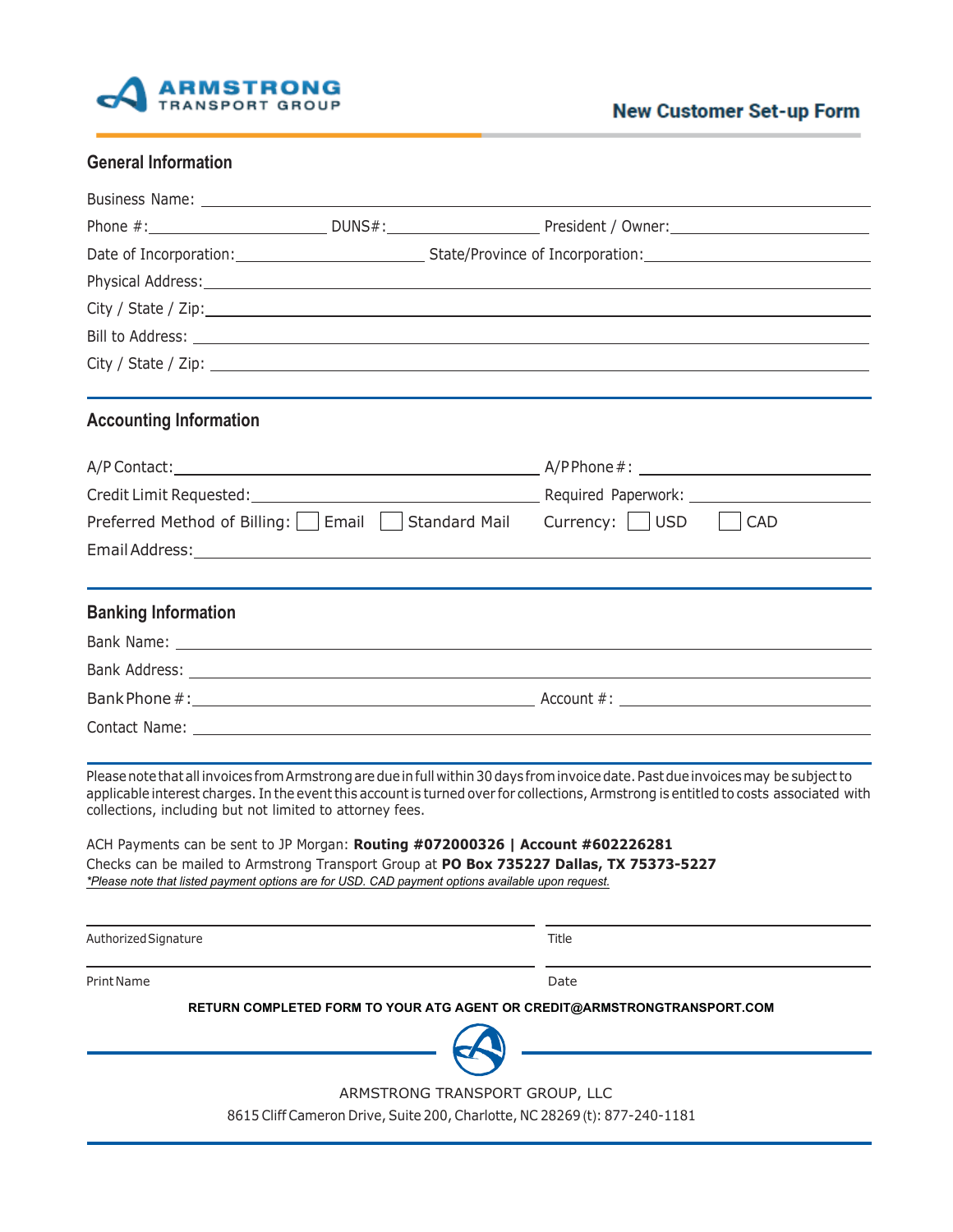

400 7th Street SW Washington, DC 20590

**SERVICE DATE March 28, 2006** 

#### **LICENSE**

### MC-555609-B ARMSTRONG TRANSPORT GROUP INC CONCORD, NC

This License is evidence of the applicant's authority to engage in operations, in interstate or foreign commerce, as a broker, arranging for transportation of freight (except household goods) by motor vehicle.

This authority will be effective as long as the broker maintains insurance coverage for the protection of the public (49 CFR 387) and the designation of agents upon whom process may be served (49 CFR 366). The applicant shall also render reasonably continuous and adequate service to the public. Failure to maintain compliance will constitute sufficient grounds for revocation of this authority.

 $\mathscr{A}$  /  $\mathscr{A}$ 

Angell Sebastian, Chief Information Systems Division

**BPO**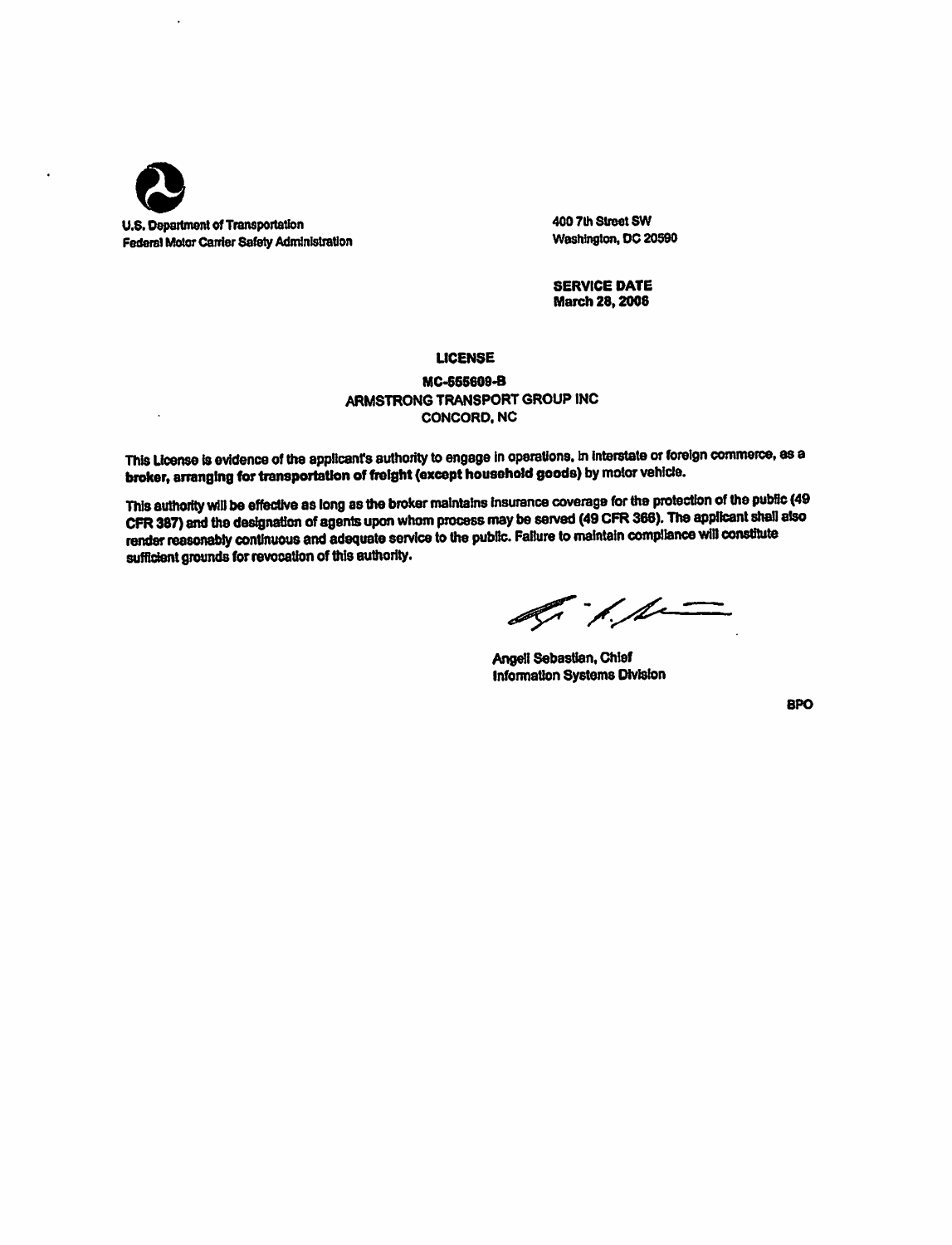

1200 New Jersey Ave., S.E. Washington, DC 20590

**SERVICE DATE** September 27, 2019

## **DECISION** MC-555609 ARMSTRONG TRANSPORT GROUP INC CHARLOTTE, NC **REENTITLED** ARMSTRONG TRANSPORT GROUP, LLC

On September 23, 2019, applicant filed a request to have the Federal Motor Carrier Safety Administration's records changed to reflect a name change.

## It is ordered:

The Federal Motor Carrier Safety Administration's records are amended to reflect the carrier's name as ARMSTRONG TRANSPORT GROUP, LLC.

Within 30 days after this decision is served, the applicant must establish that it is in full compliance with the statute and the insurance regulations by having amended filings on prescribed FMCSA forms (BMC91 or 91X or 82 for bodily injury and property damage liability. BMC 34 or 83 for cargo liability, or a BMC 84 or 85 for broker security and BOC-3 for designation of agents upon whom process may be served) submitted on its behalf. Copies of Form MCS-90 or other "certificates of insurance" are not acceptable evidence of insurance compliance. Insurance and BOC-3 filings should be sent to Federal Motor Carrier Safety Administration, 1200 New Jersey Ave., S.E., Washington, DC 20590.

The applicant is notified that failure to comply with the terms of this decision shall result in revocation of its operating rights registration, effective 30 days from the service date of this decision.

To verify that the applicant is in full compliance, call (202)358-7000 or visit our web site at: http://li-public.fmcsa.dot.gov. Any other questions regarding the action taken should be directed to (202)366-9805.

Decided: September 24, 2019 By the Federal Motor Carrier Safety Administration

Offer & Stait

Jeffrey L. Secrist, Chief **Information Technology Operations Division NCA**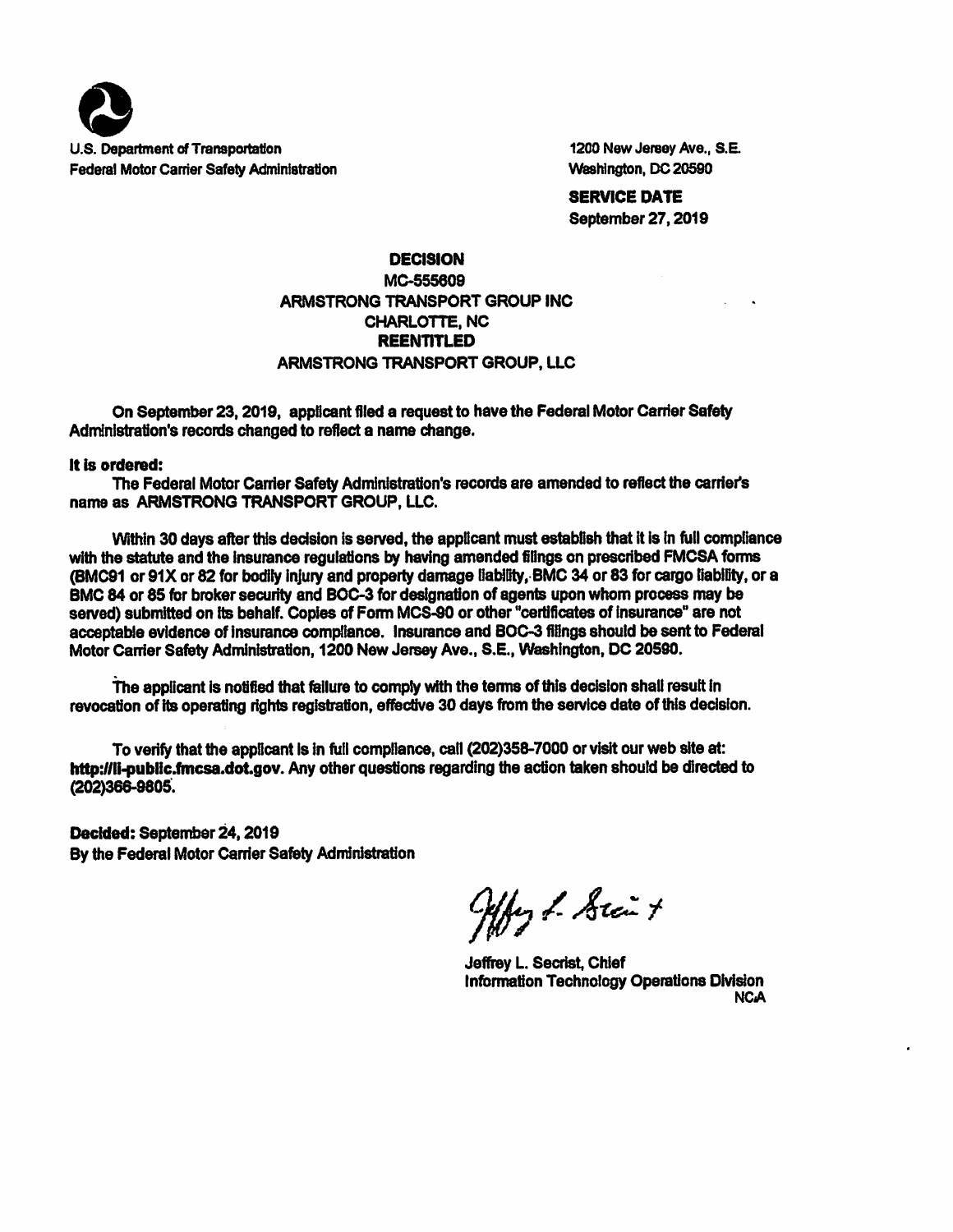USDOT Number: 2236080

A Federal Agency may not conduct or sponsor, and a person is not required to respond to, nor shall a person be subject to a penalty for failure to comply with a collection of information subject to the requirements of the Paperwork Reduction Act unless that collection of information displays a current valid OMB Control Number. The OMB Control Number for this information collection is 2126-0017. Public reporting for this collection of information is estimated to be approximately 10 minutes per response, including the time for reviewing instructions, gathering the data needed, and completing and reviewing the collection of information. All responses to this collection of information are mandatory. Send comments regarding this burden estimate or any other aspect of this collection of information, including suggestions for reducing this burden to: Information Collection Clearance Officer, Federal Motor Carrier Safety Administration, MC-RRA, Washington, D.C. 20590.



Trust FundAgreement Account Number: 555609

## **Broker's or Freight Forwarder's Trust Fund Agreement under 49 U.S.C. 13906**

*or* **Notice of Cancellation of the Agreement**

# **FORM BMC‐85**

| KNOW ALL MEN BY THESE PRESENTS, that we,                                         | Armstrong Transport Group, LLC<br>(Name of Broker or Freight Forwarder) |           |        |  |  |  |
|----------------------------------------------------------------------------------|-------------------------------------------------------------------------|-----------|--------|--|--|--|
| of 8615 Cliff Cameron Drive Suite 200                                            | Charlotte.                                                              | <b>NC</b> | 28269, |  |  |  |
| (Street)                                                                         | (City)                                                                  | (State)   | (Zip)  |  |  |  |
| as TRUSTOR (hereinafter called Trustor), and Pacific Financial Association, Inc. |                                                                         |           |        |  |  |  |
| (Name of Trustee)                                                                |                                                                         |           |        |  |  |  |

a financial institution created and existing under the laws of the State of California as TRUSTEE (hereinafter called Trustee) *(State)*

hold and firmly bind ourselves and our heirs, executors, administrators, successors, and assigns, jointly and severally, firmly by these presents. WHEREAS, the Trustor is or intends to become either a Broker or a Freight Forwarder pursuant to the provisions of the Title 49 U.S.C. 13904, and the rules and regulations of the Federal Motor Carrier Safety Administration (FMCSA) relating to insurance or other security for the protection of motor carriers and shippers, and has elected to file with the Federal Motor Carrier Safety Administration such a Trust Fund Agreement as will ensure financial responsibility and the supplying of transportation subject to the ICC Termination Act of 1995 in accordance with contracts, agreements, or arrangements therefor, and

WHEREAS, this Trust Fund Agreement is written to assure compliance by the Trustor as either a licensed Broker or a licensed Freight Forwarder of Transportation by motor vehicle with 49 U.S.C 13906(b), and the rules and regulations of the Federal Motor Carrier Safety Administration, relating to insurance or other security for the protection of motor carriers or shippers, and shall inure to the benefit of any and all motor carriers or shippers to whom the Trustor may be legally liable for any of the damages herein described.

NOW, THEREFORE, the trustor and trustee, to accomplish the above, agree as follows:

- 1. Trustee agrees that payments made pursuant to the security provided herein to shippers and motor carriers pursuant to this Agreement will be made exclusively and directly to shippers or motor carriers that are parties to contracts, agreements or arrangements with Trustor.
- 2. Trustee agrees that the protection afforded to shippers and motor carriers hereby will continue until any and all claims made by shippers or motor carriers for which Trustor may be legally liable have been settled or until the funds deposited by Trustor pursuant to this Agreement have been exhausted, whichever comes first.
- 3. The parties hereto acknowledge and certify that said Trustee shall exclusively manage the security and trust fund, as herein set forth, and shall have legal title to the security and trust fund, pursuant to the terms and conditions as set forth in this agreement. Further, the parties hereto, and the said Trustee, as evidenced by their signatures to this agreement, acknowledge and certify that (a) said Trustee, neither has nor expects to have any interest, financial, proprietary, or otherwise, whatsoever, in Trustor; and (b) said Trustor, neither has nor expects to have any interest, financial, proprietary, or otherwise, whatsoever, in Trustee.
- 4. Trustee acknowledges the receipt of the sum of Seventy Five Thousand Dollars (\$75,000) for a Broker or Freight Forwarder, to be held in trust under the terms and conditions set forthherein.
- 5. Trustee may, within its sole discretion, invest the funds comprising the corpus of this trust fund consistent with its fiduciary obligation under applicable law.
- 6. Trustee shall pay, up to a limit of Seventy Five Thousand Dollars (\$75,000) for a Broker or Freight Forwarder, directly to a shipper or motor carrier any sum or sums which Trustee, in good faith, determines that the Trustor has failed to pay and would be held legally liable by reason of Trustor's failure to perform faithfully its contracts, agreements, or arrangements for transportation by authorized motor carriers, made by Trust or while this agreement is in effect, regardless of the financial responsibility or lack thereof, or the solvency or bankruptcy, of Trustor.
- 7. In the event that the trust fund is drawn upon and the corpus of the trust fund is a sum less than Seventy Five Thousand Dollars (\$75,000) Brokers or Freight Forwarders, Trustor shall, within thirty (30) days, replenish the trust fund up to Seventy Five Thousand